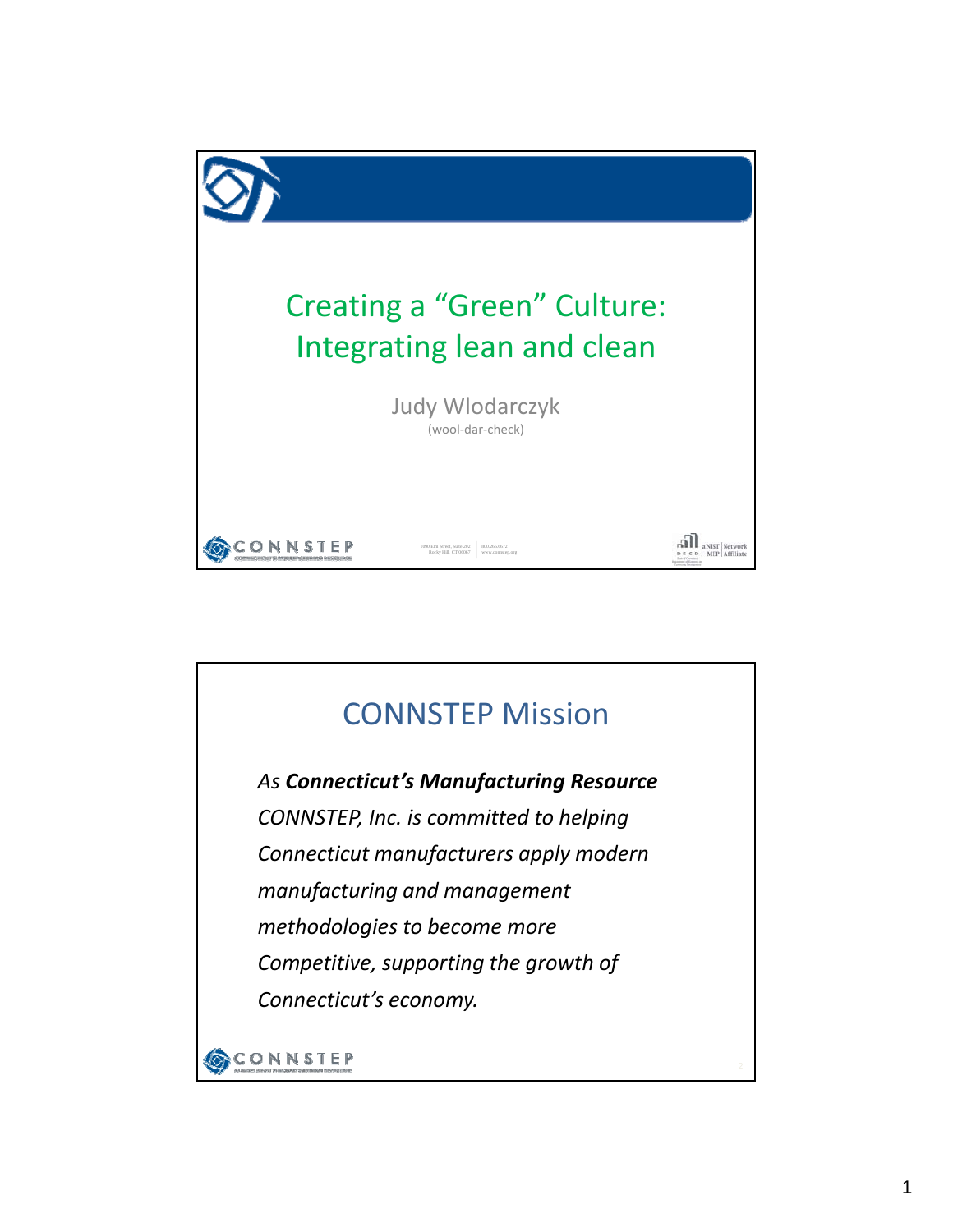

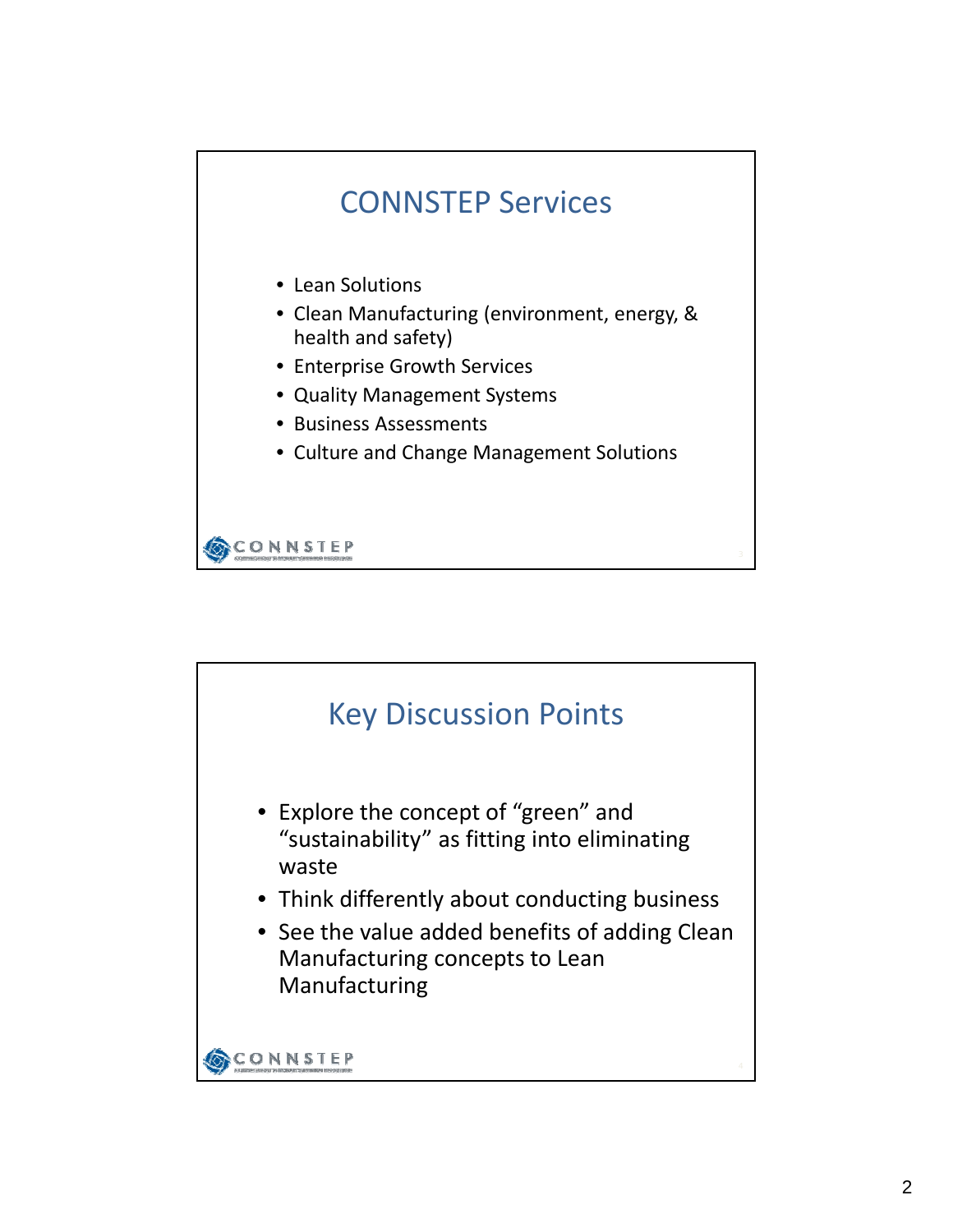

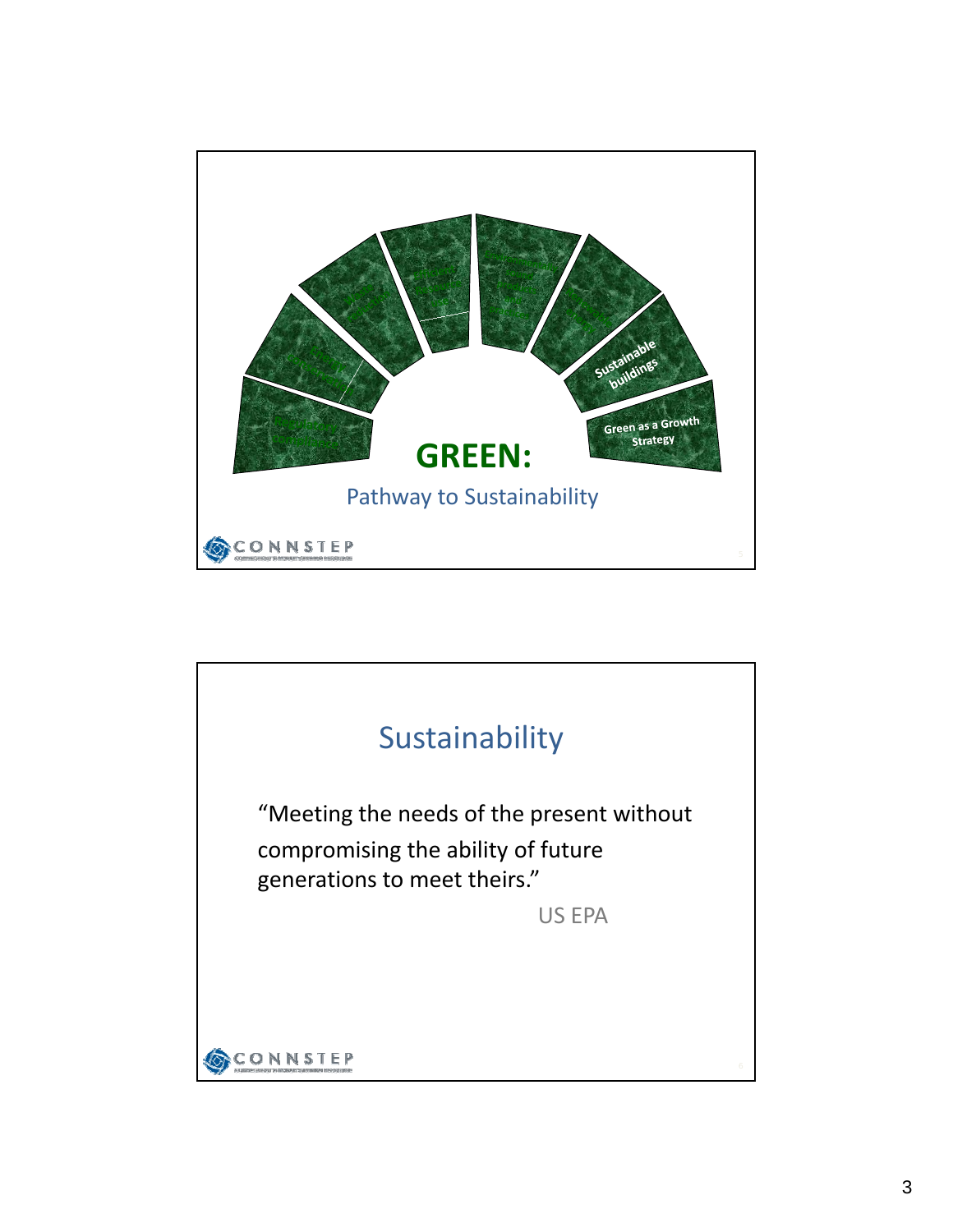

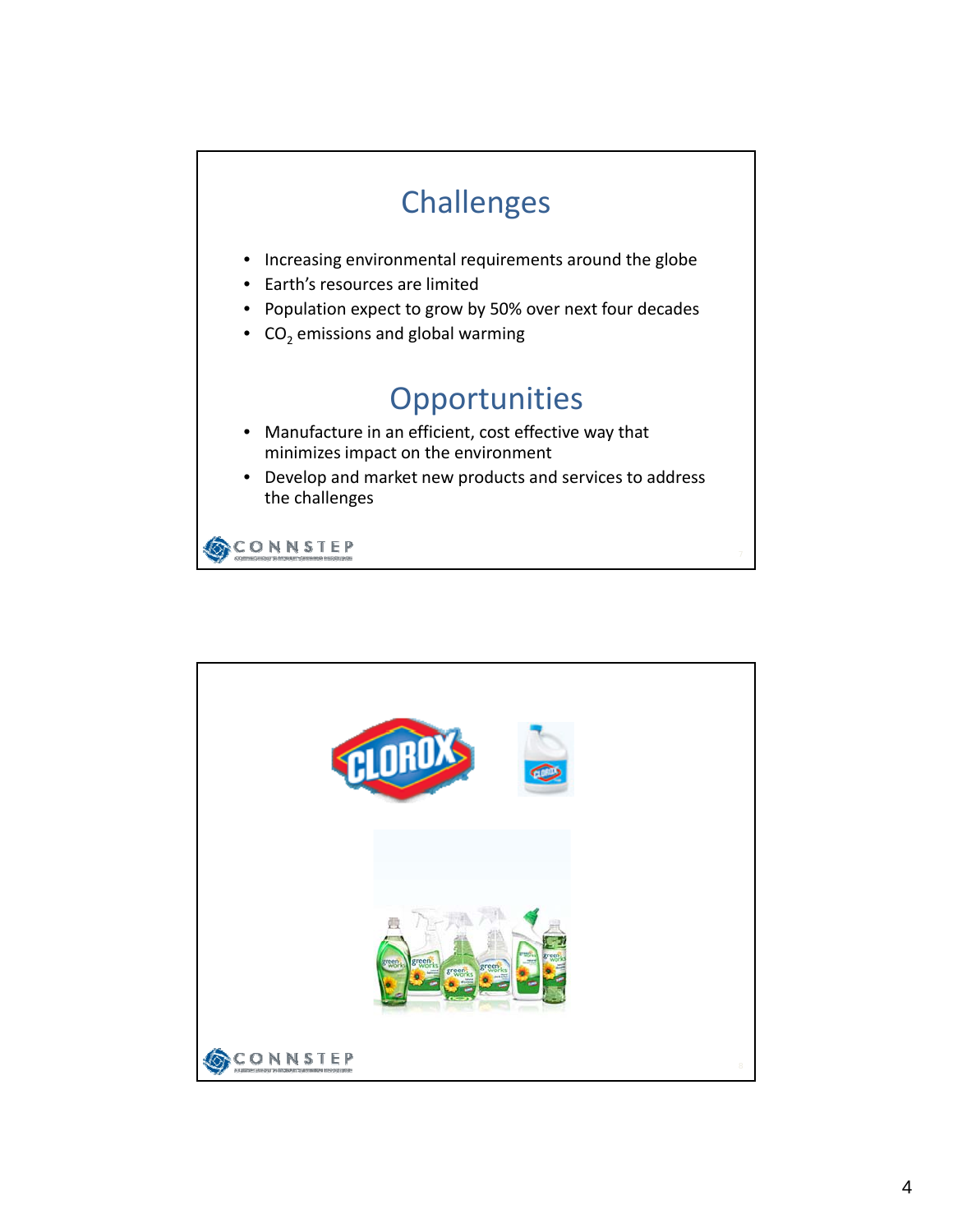

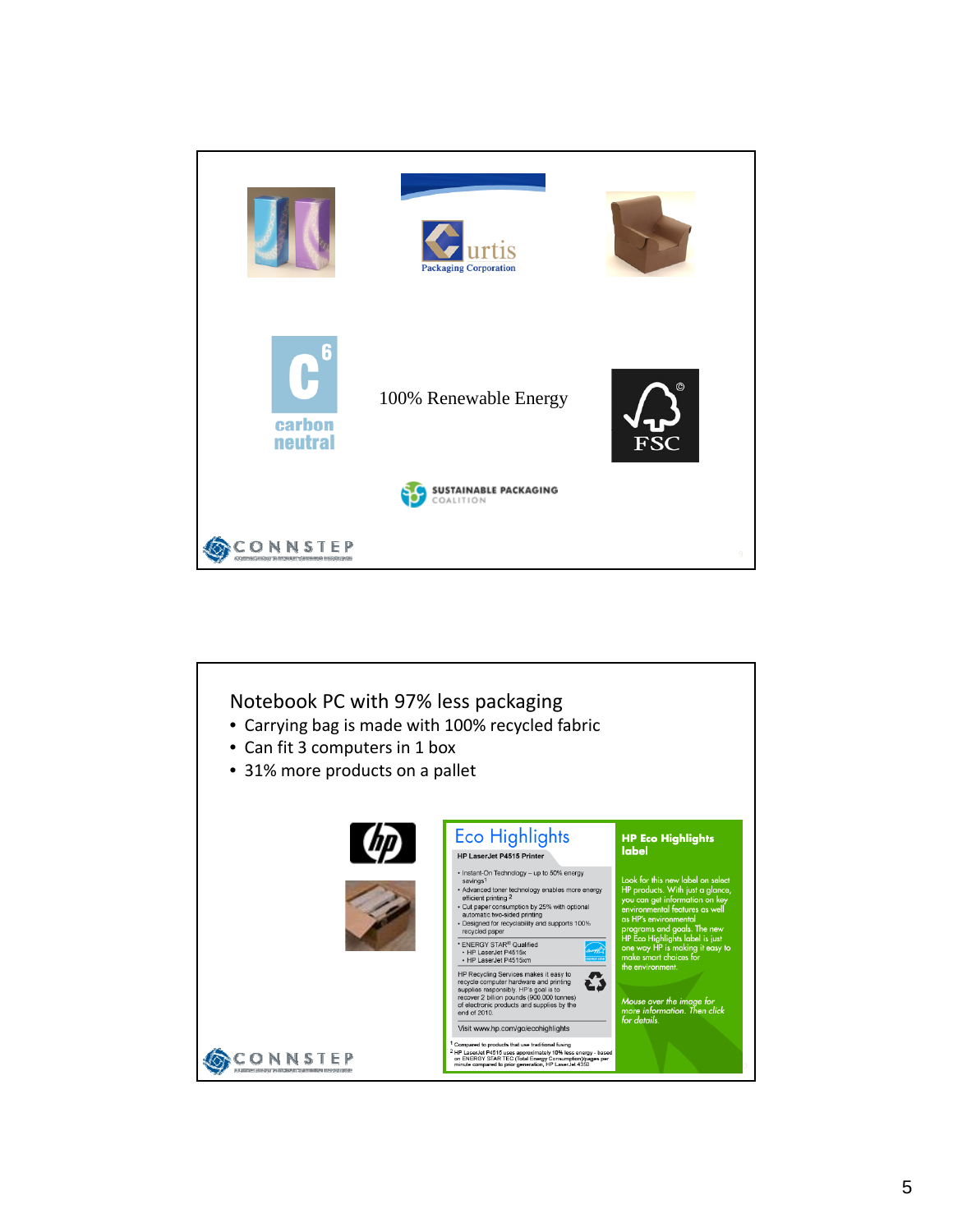

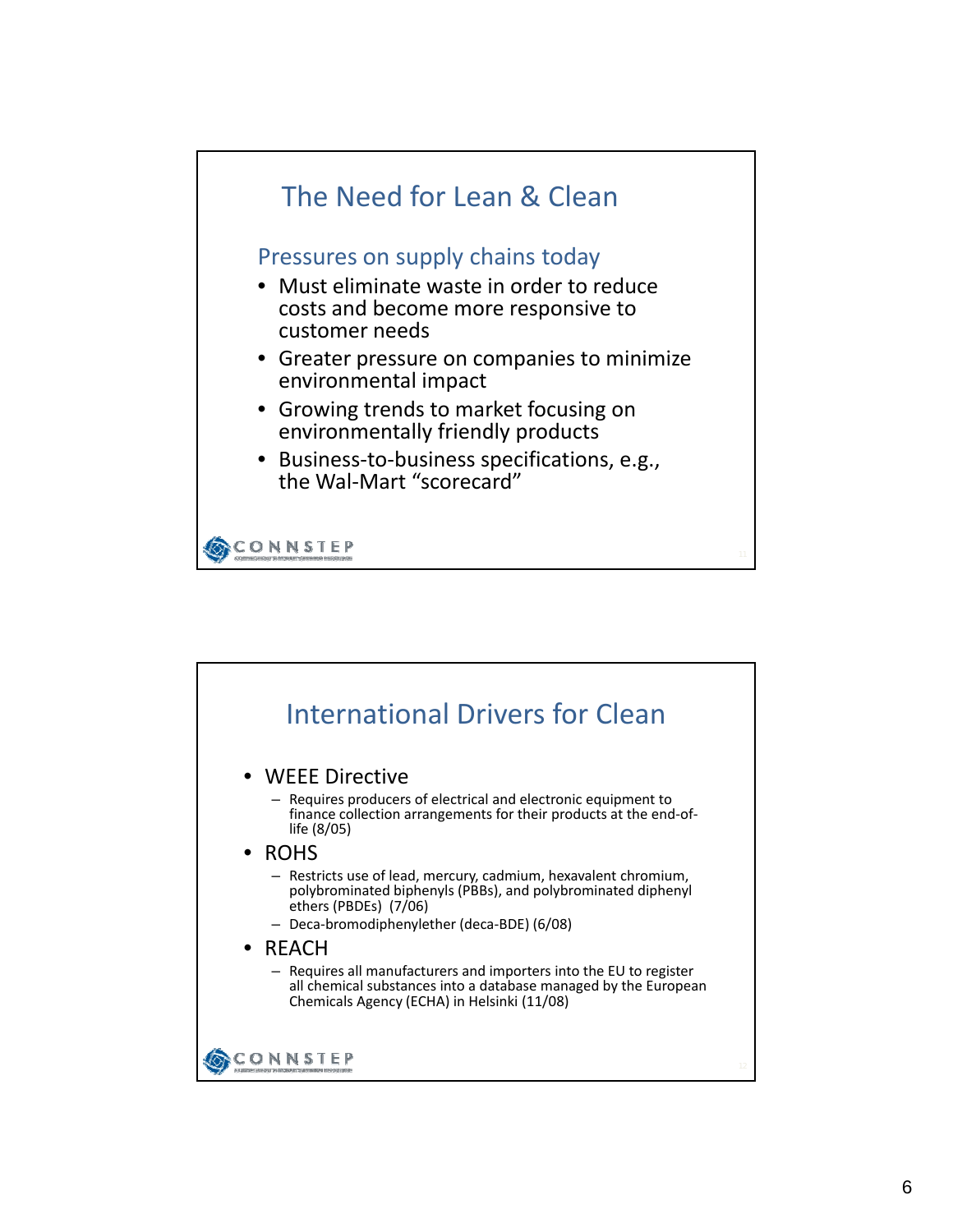

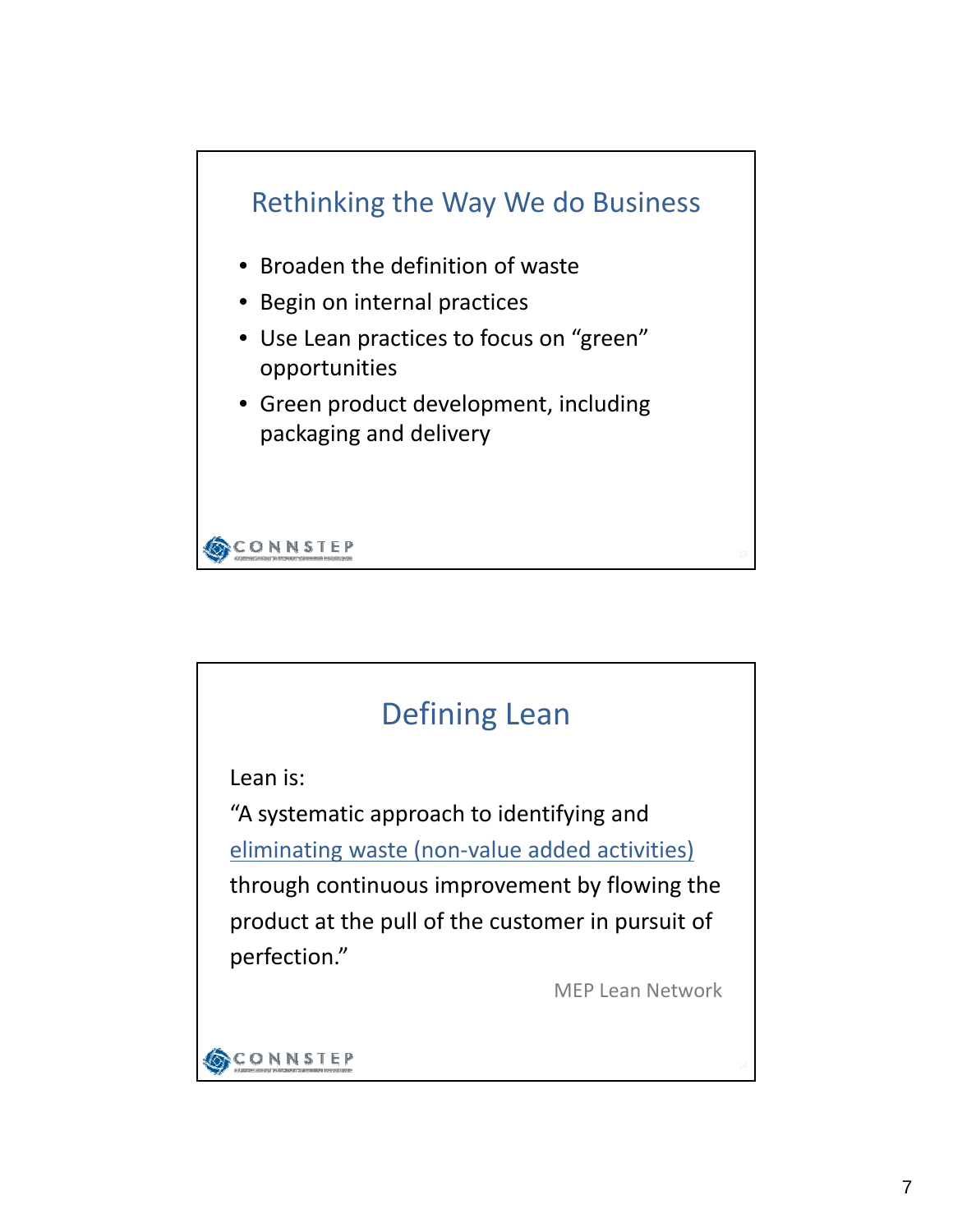## Defining Waste?

Waste is "anything other than the minimum amount of equipment, **materials**, parts, space and worker's time which are absolutely necessary to add value to the product."

Soichiro Toyoda, President, Toyota



## Defining Clean

Clean is a systematic approach to eliminating waste by optimizing use and selection of resources and technologies while lessening the impact on the environment.

**CONNSTEP**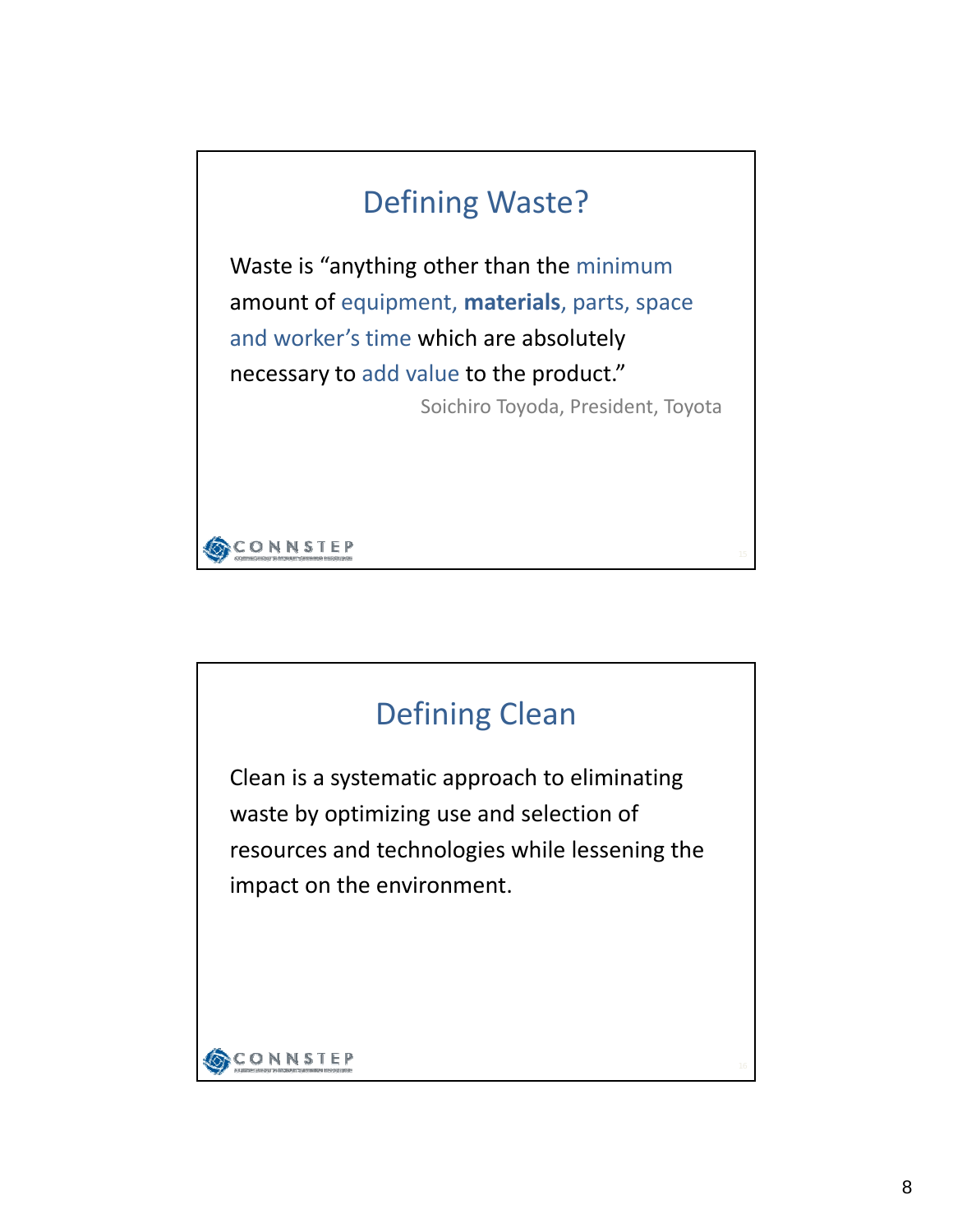

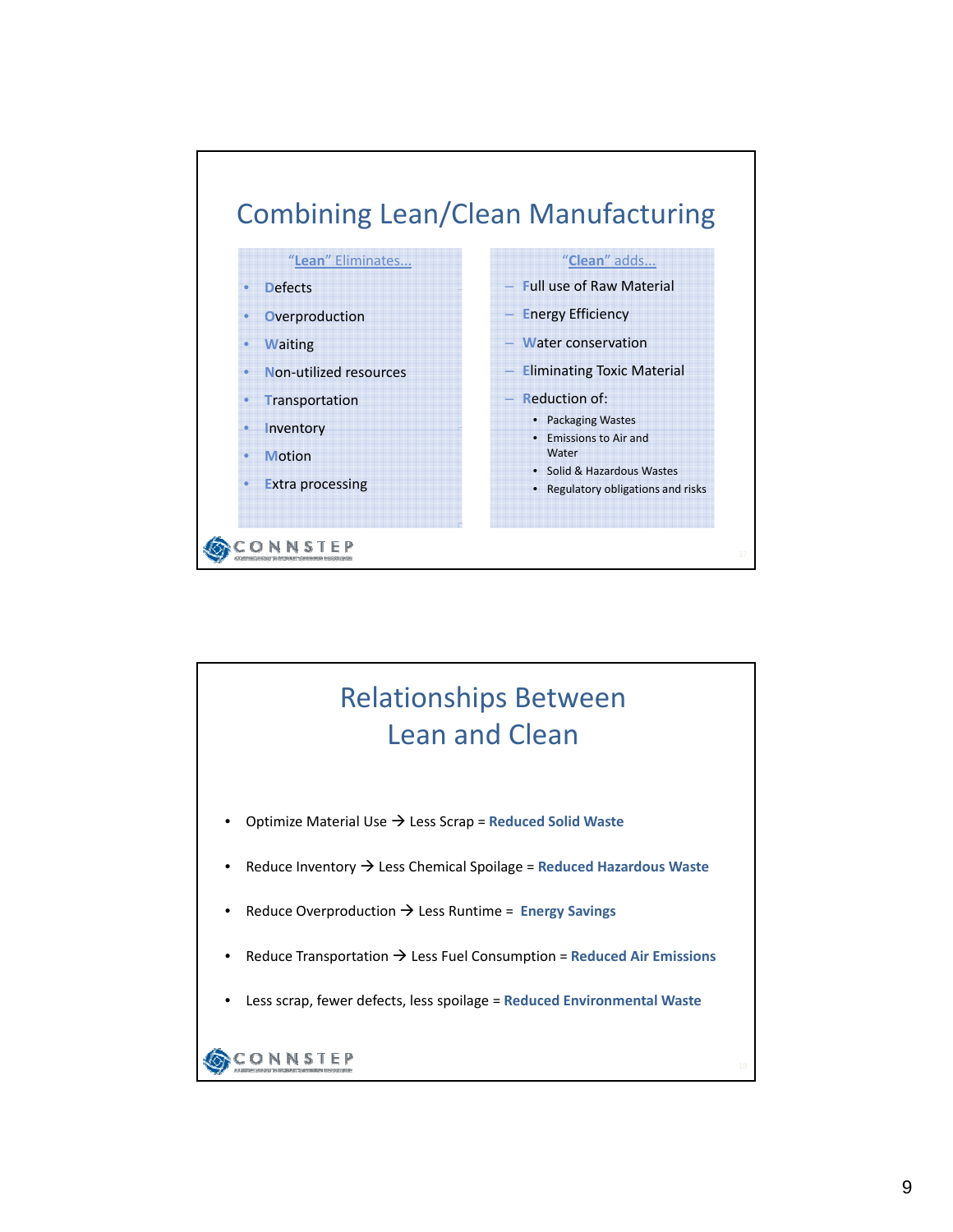

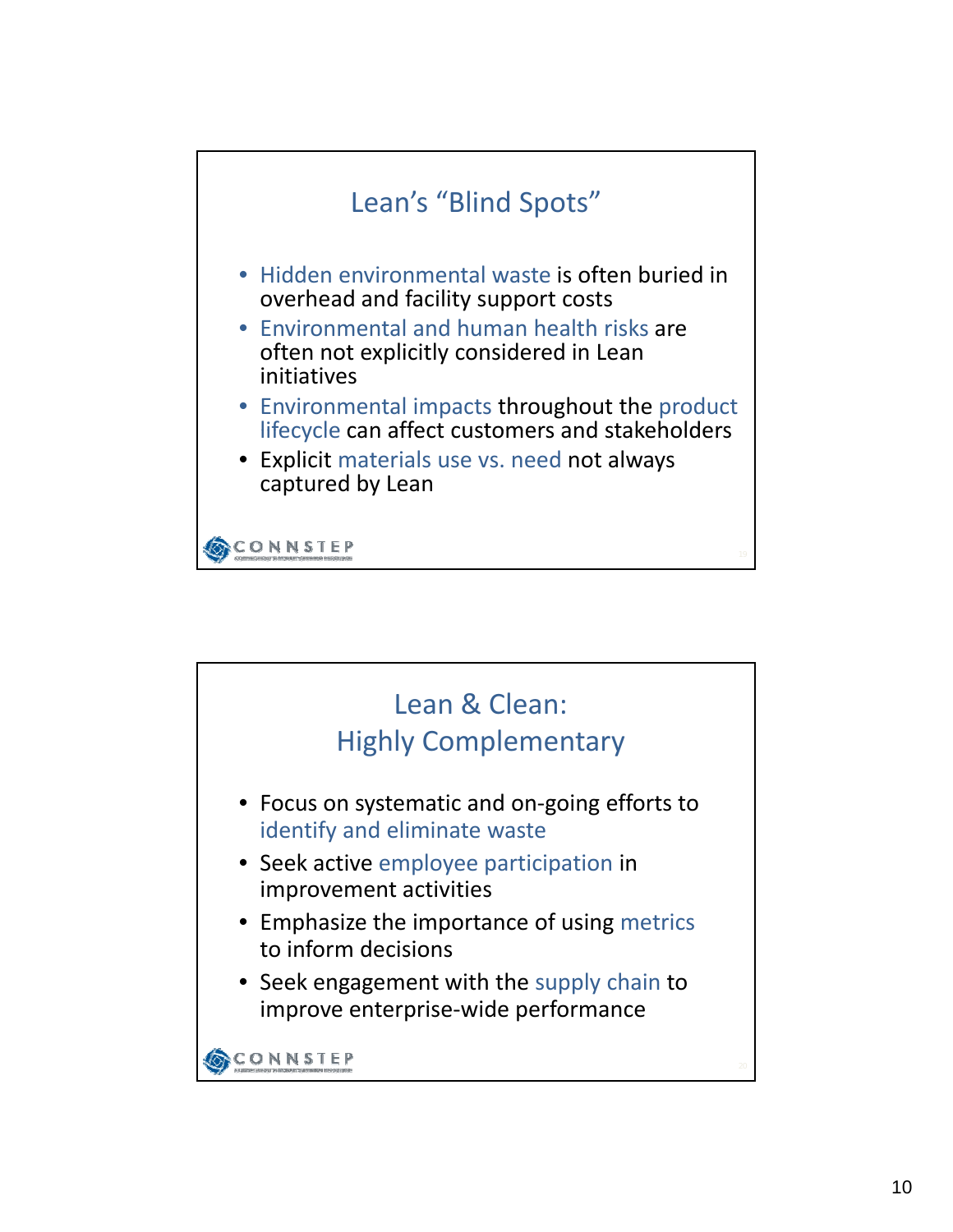

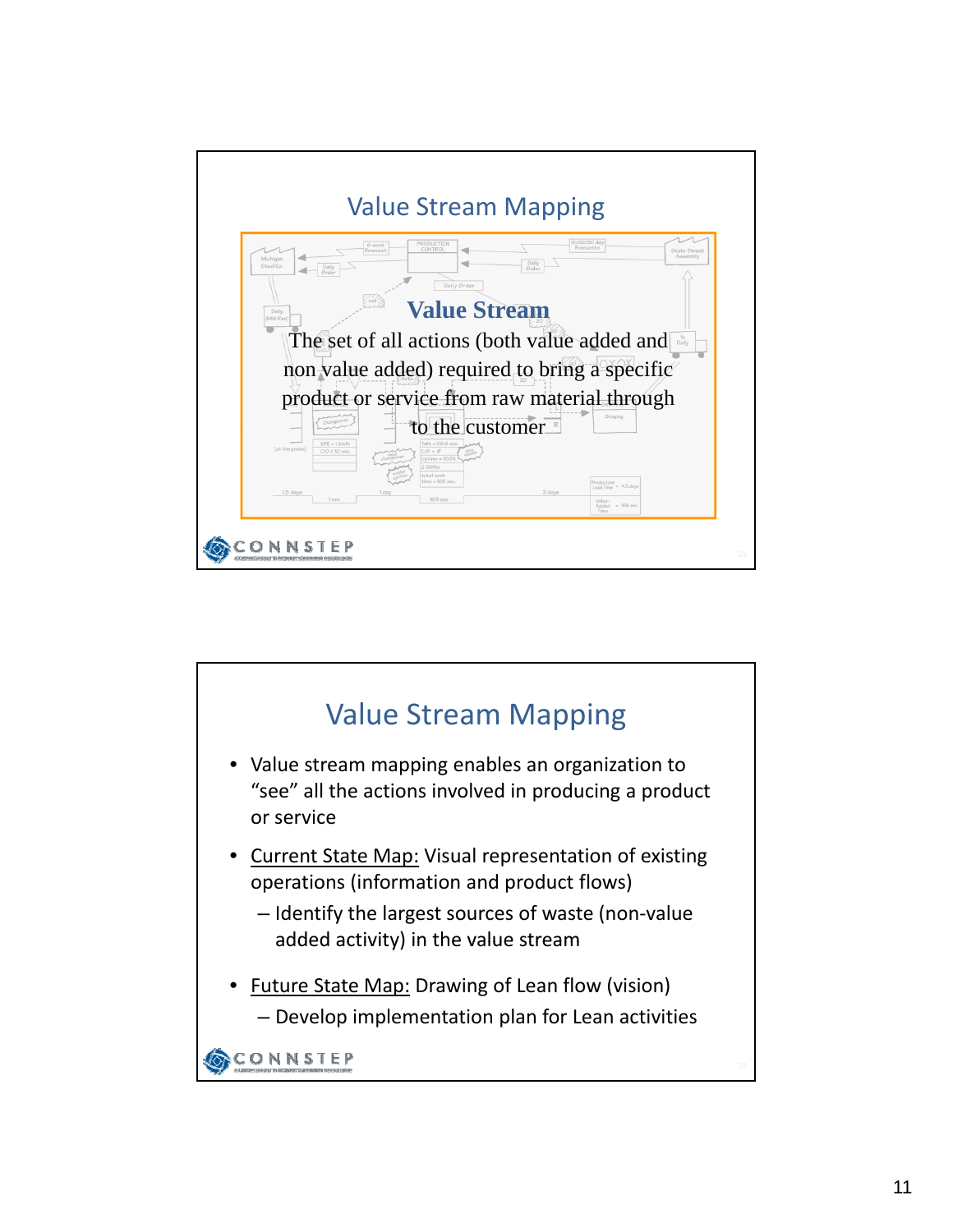

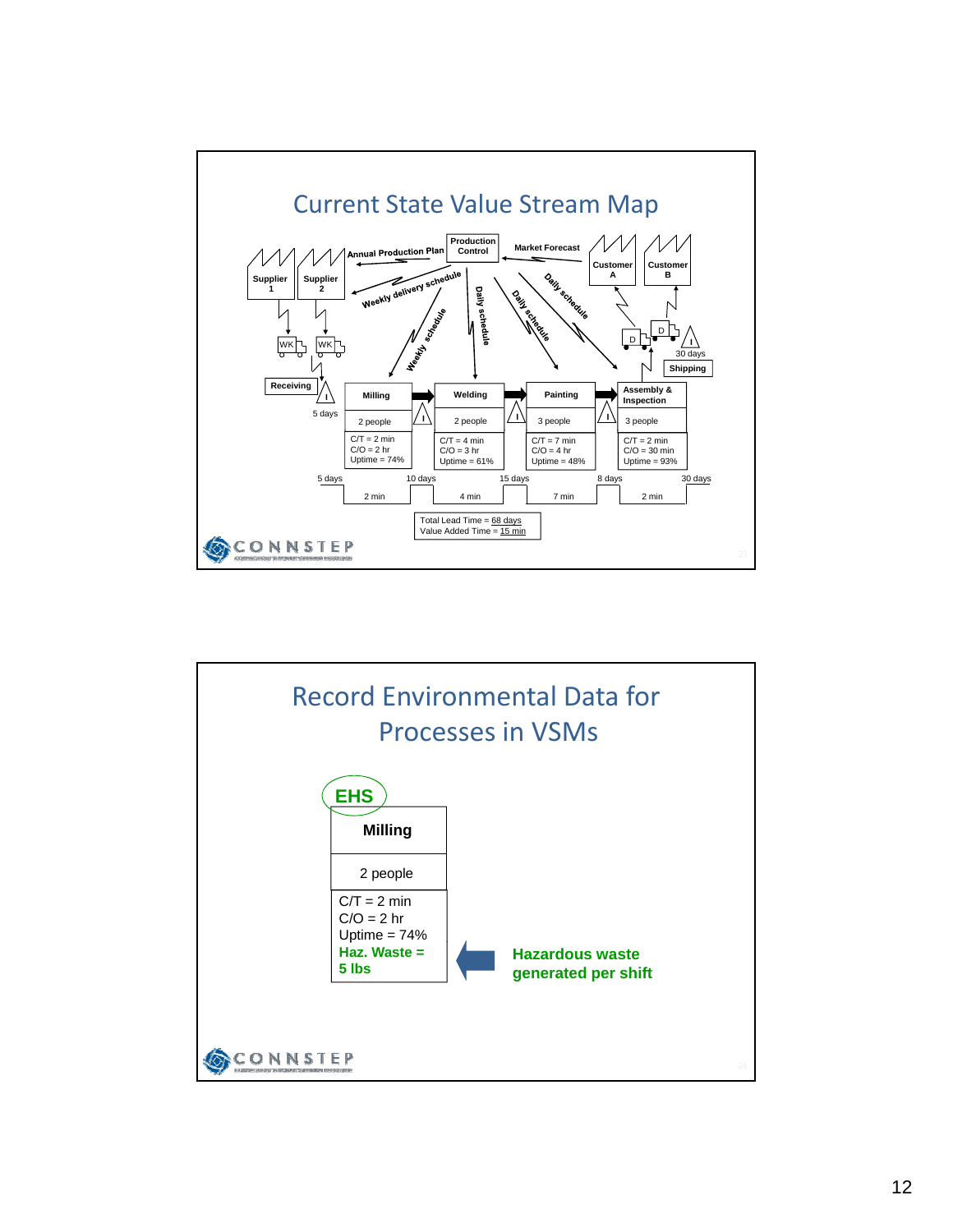

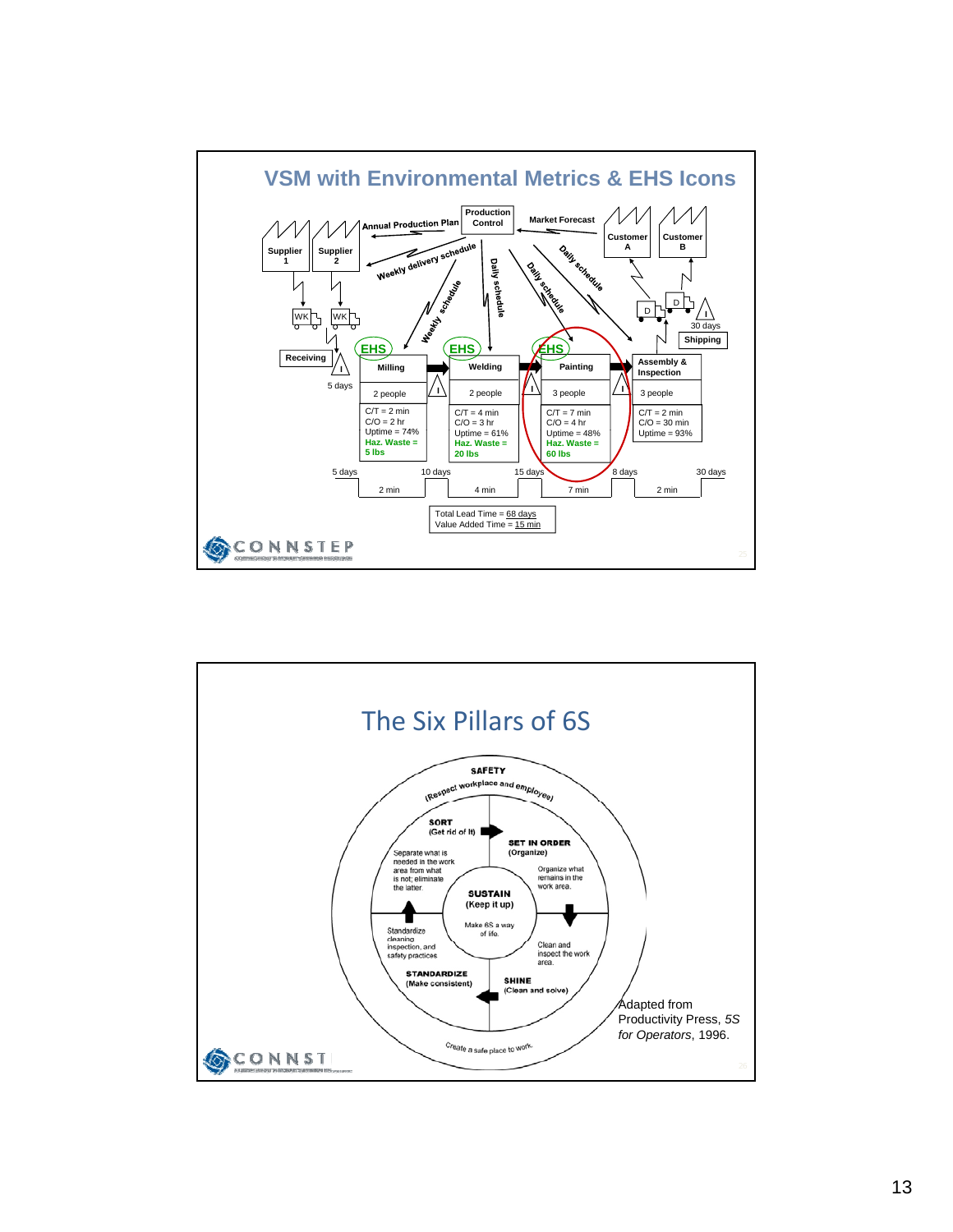

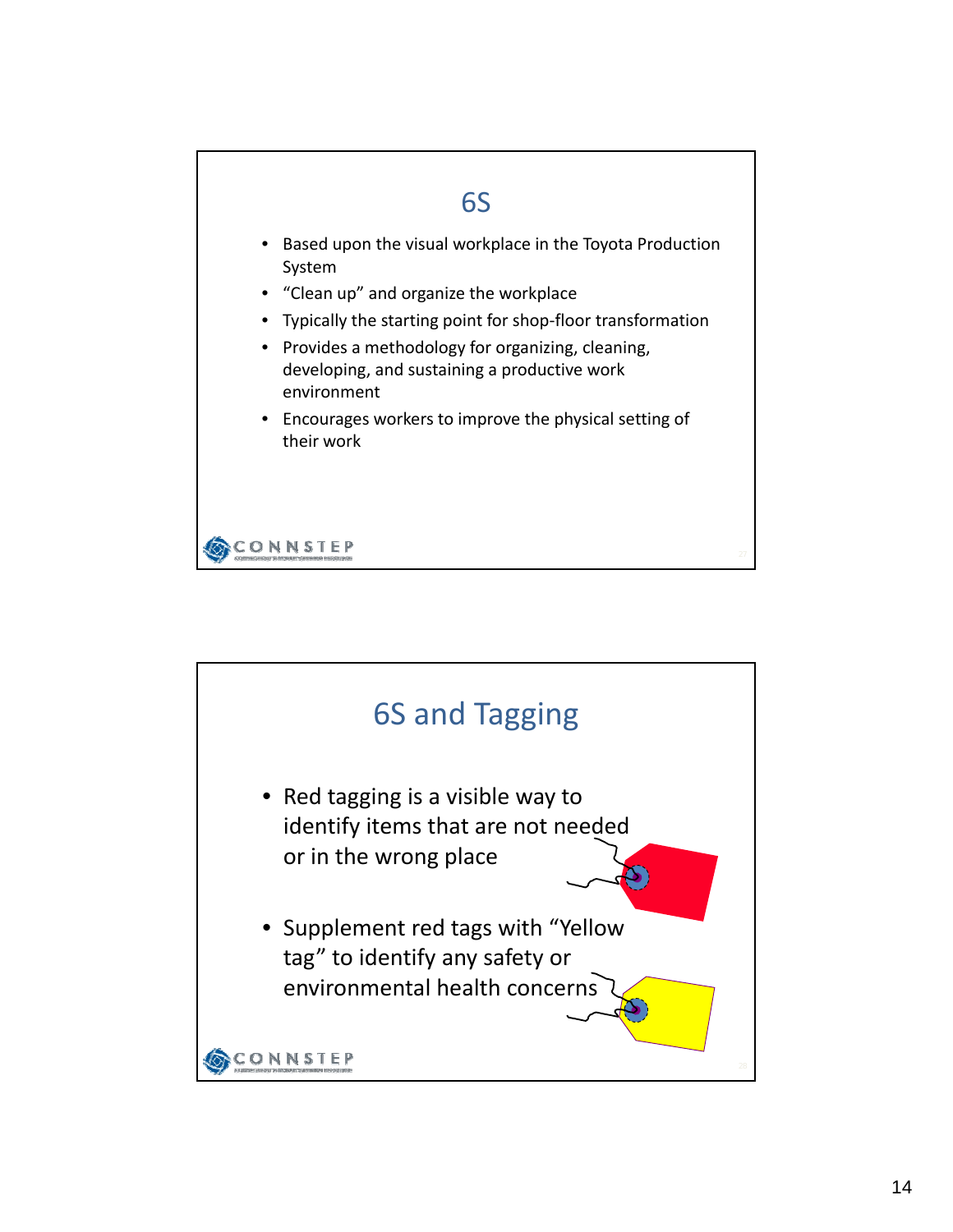

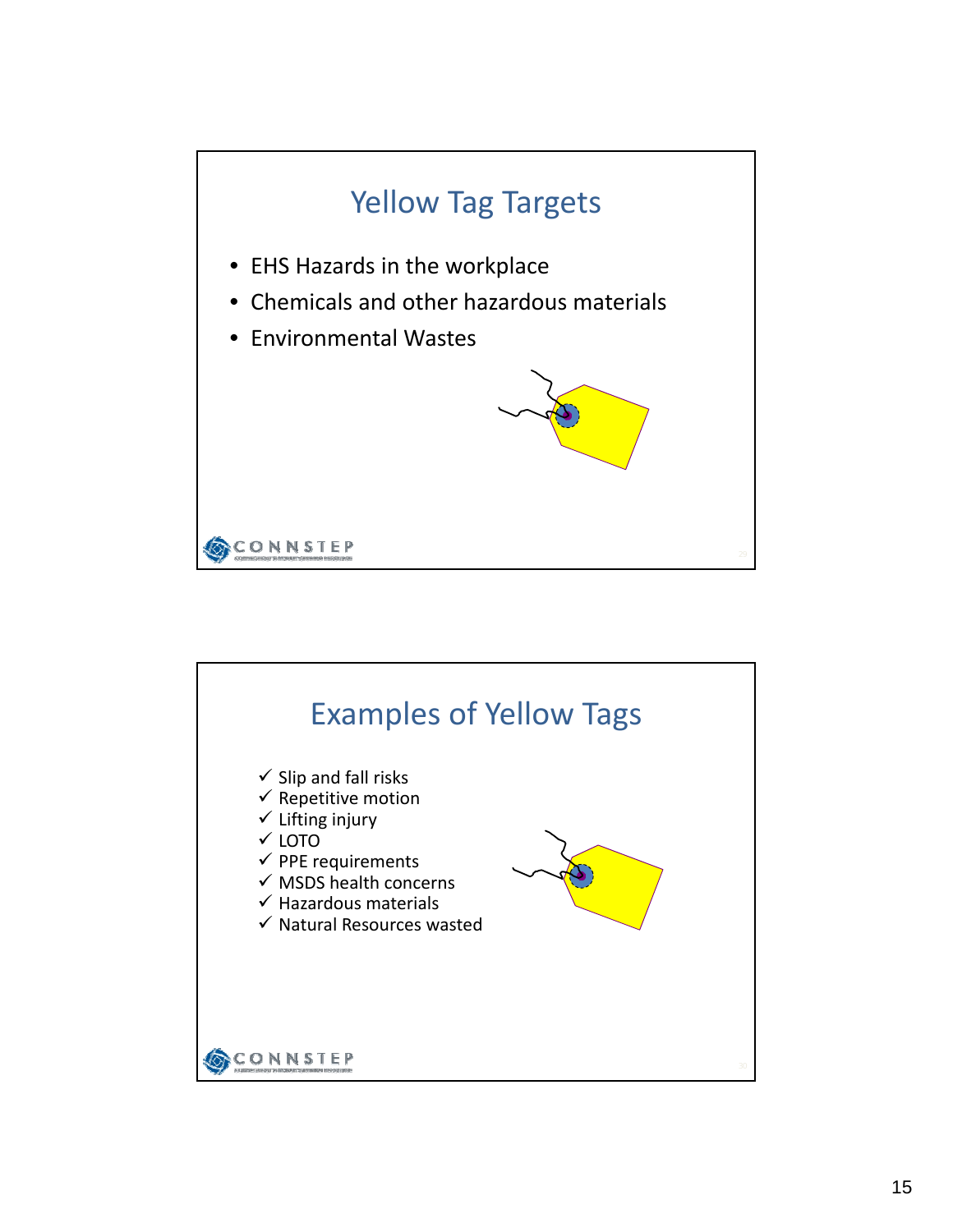

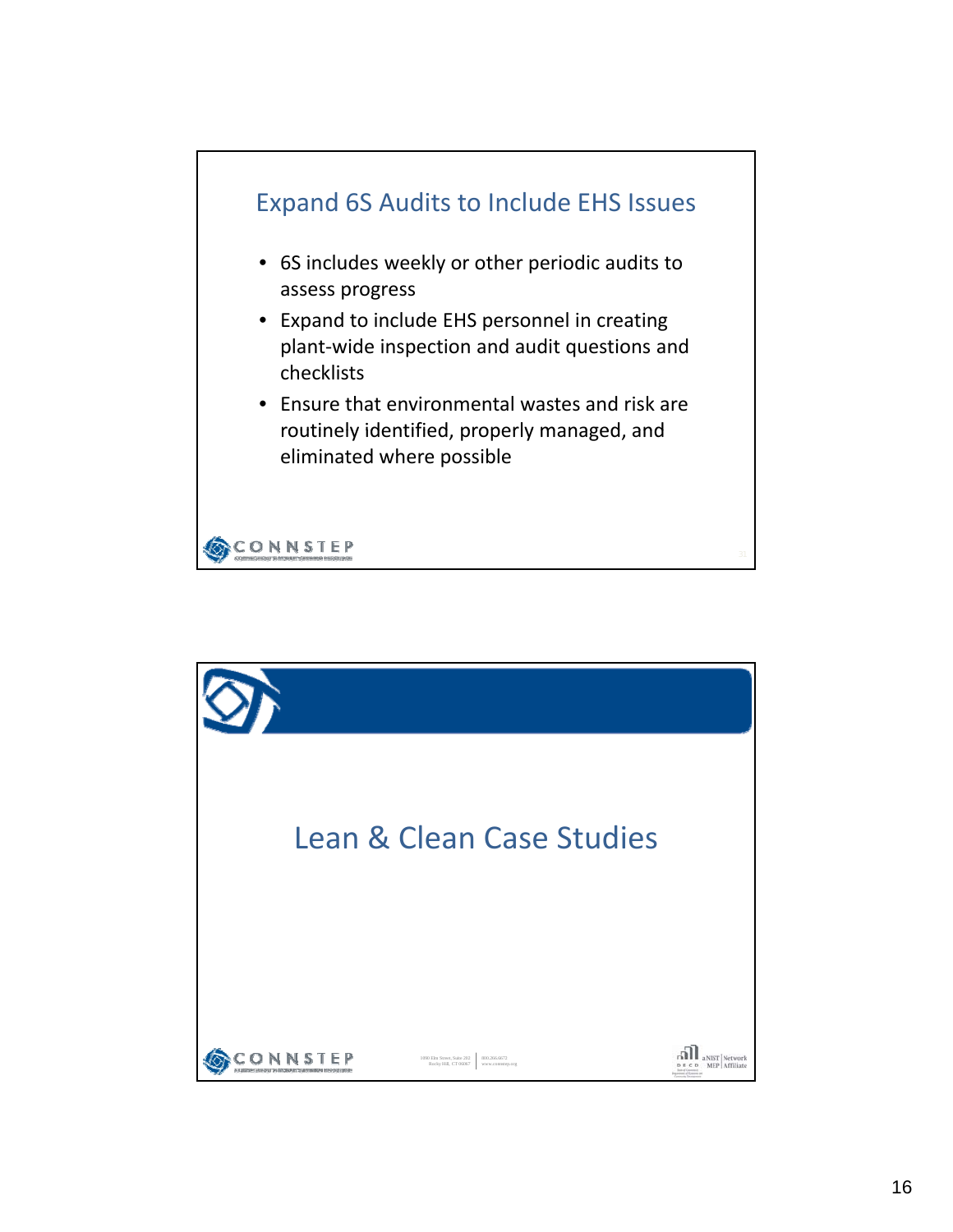

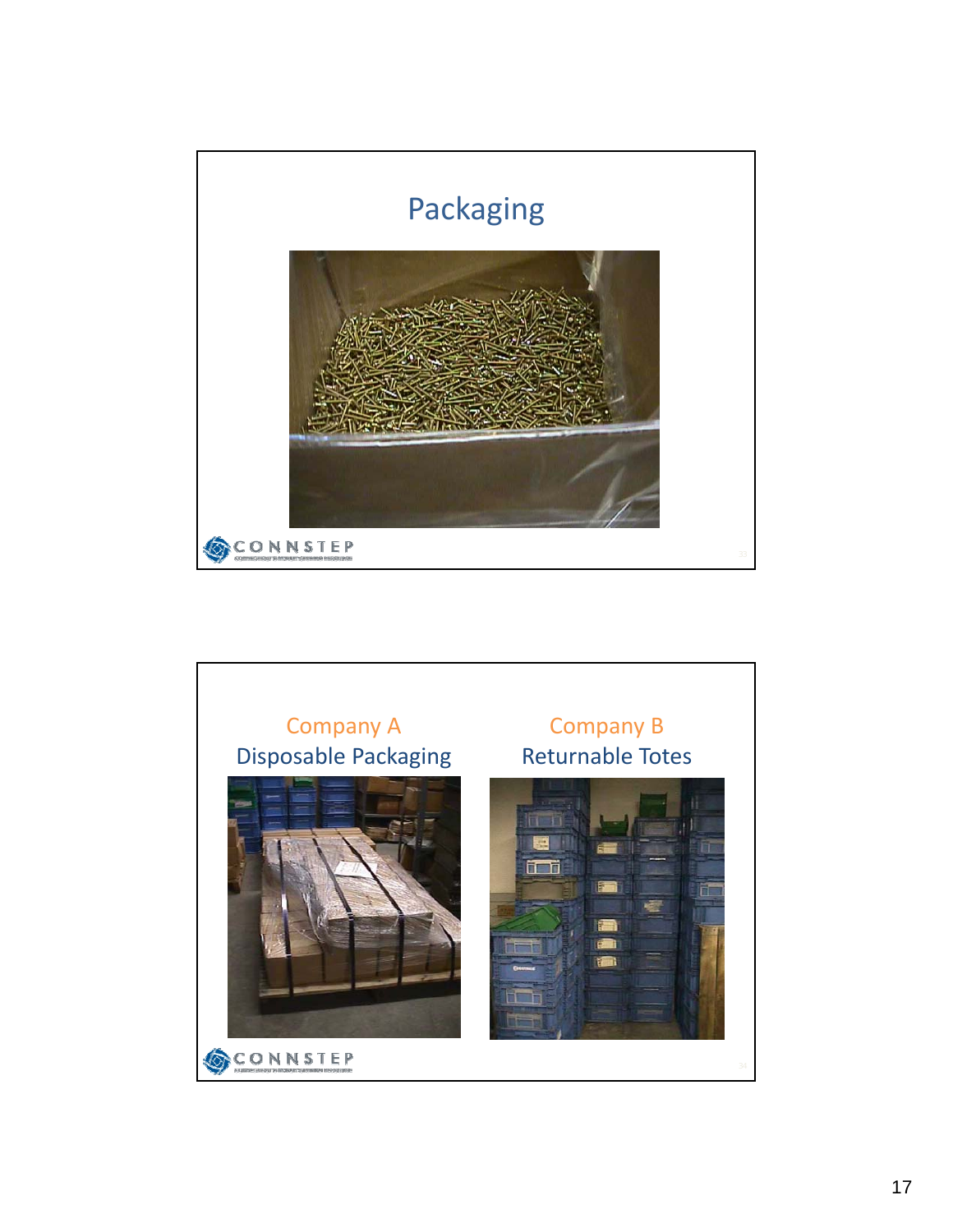## Parts Cleaning:

Case History

A manufacturer of threaded fasteners needed to improve productivity, throughput and on‐time delivery. The parts washing process, removing oils and residue was identified as a bottleneck:

- **Solution** 
	- Replace oil/water separator
	- Cost \$8300
	- Most parts now through on first pass
- Results
	- Eliminate bottleneck & increase productivity
	- Reduce labor costs
	- Reduce water usage & cost of water
	- Reduce detergent use & cost of detergent
	- Reduce energy costs of heating water & operating washer

CONNSTEP

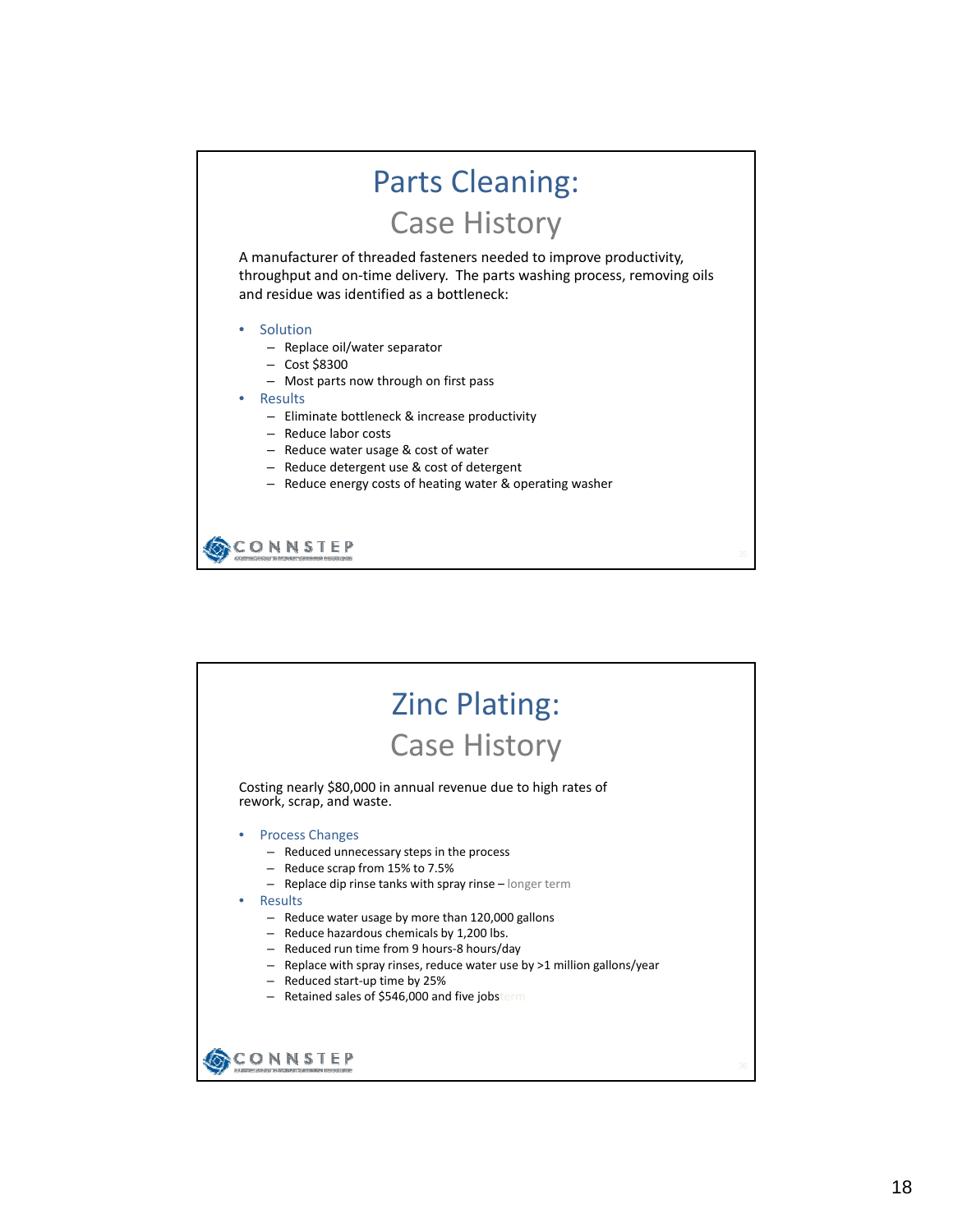

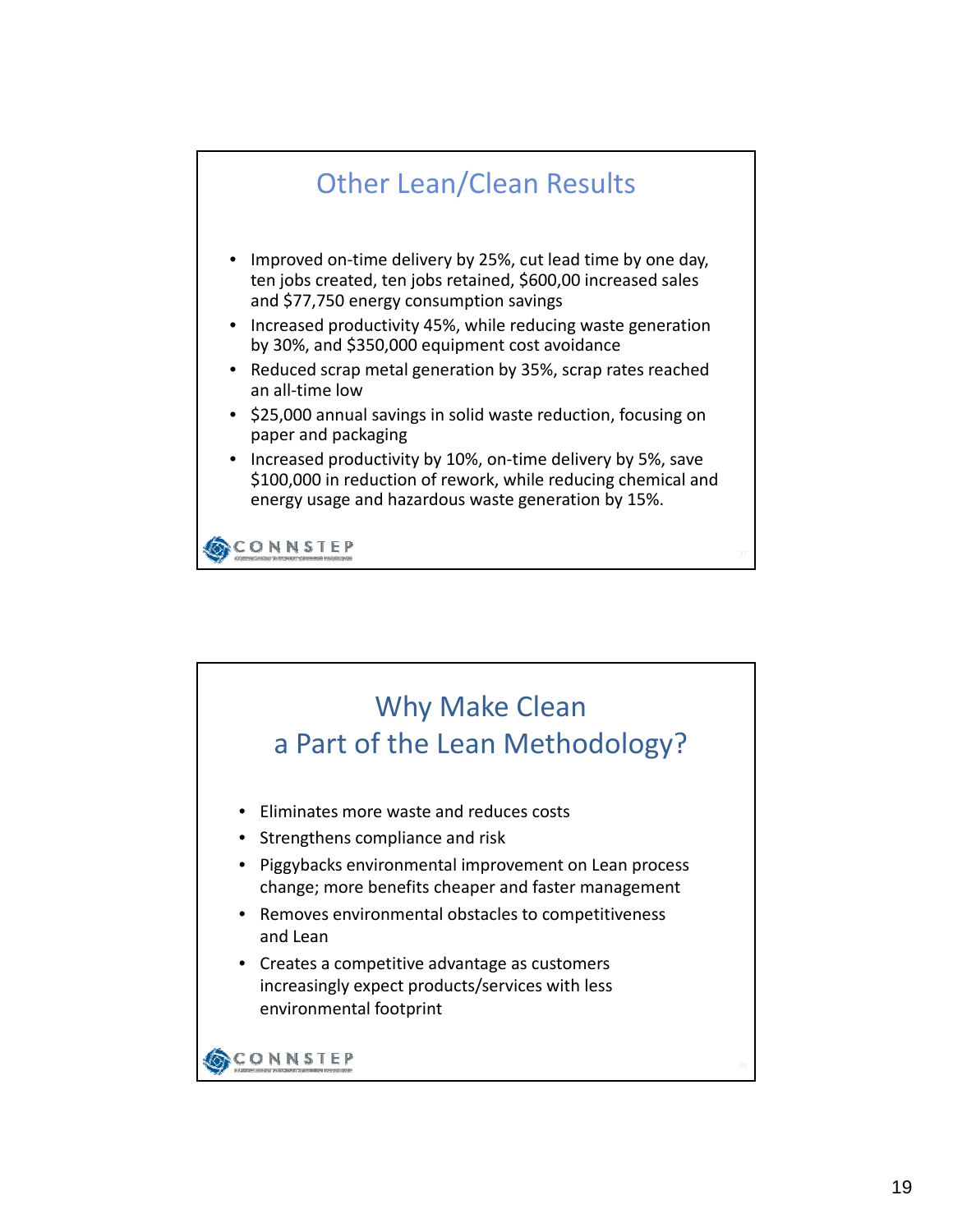